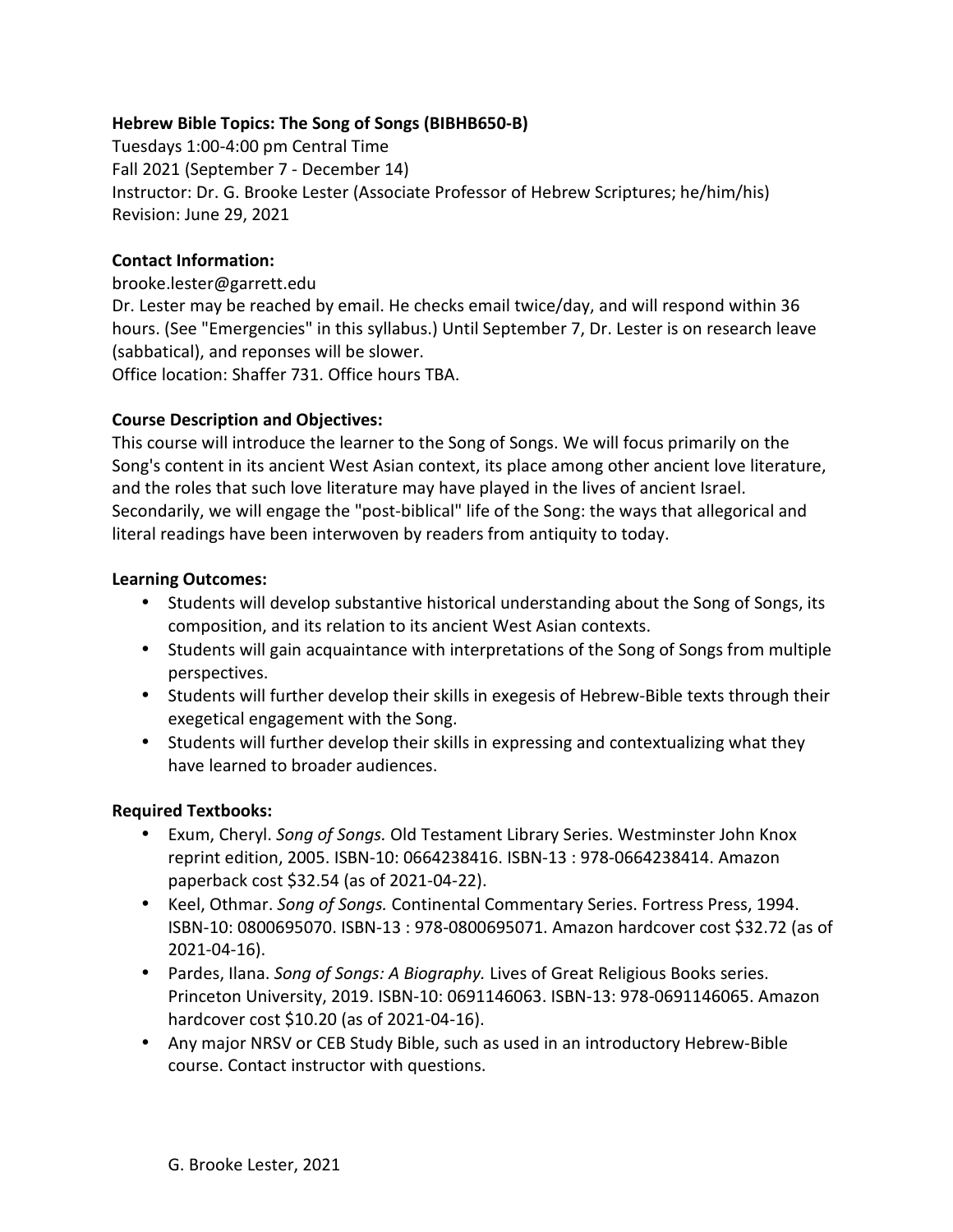#### **Delivery:**

- This course meets face-to-face for a three-hour weekly block of time.
- Learners should expect to spend at least 9-12 hours/week of their time outside of class on this course. If you find that you are spending 9-12 hours/week and are not getting the results you want, the instructor is happy to meet with you too discuss and "troubleshoot" your preparation habits.

### **Assignments:**

These will include

- Weekly preparation, including reading, writing, and research;
- In-class presentations;
- A final exegesis paper, accomplished in stages that include peer review.

Evaluation rubrics will be available on course Moodle site when the semester begins.

Grading: Evidence of weekly preparation: 40% Presentation: 20% Final paper: 40%

## *Some syllabus details may change before the semester begins on September 7.*

## **Schedule**:

### **Week One, 09/07**

We will do at least one read-through (aloud) of the Song; perhaps more than one. Be Prepared to read the CEB or NRSV Study Bible in class. Bring Pardes for reference. Beginning with Week Two, bring all three required books.

### **Week Two, 09/14**

Song of Songs and Its Afterlives Read: Pardes 1-135. *Choose a passage for exegesis paper.* 

### **Week Three, 09/21**

Afterlives Continued, and Beginnings of Exegetical Introduction Read: Pardes 136-230; Exum 1-27.

## **Week Four, 09/28**

Exegetical Introduction Continued Read: Exum 28-86; Keel 1-37. *Have a Thesis Statement for peer review.* 

**Week Five, 10/05**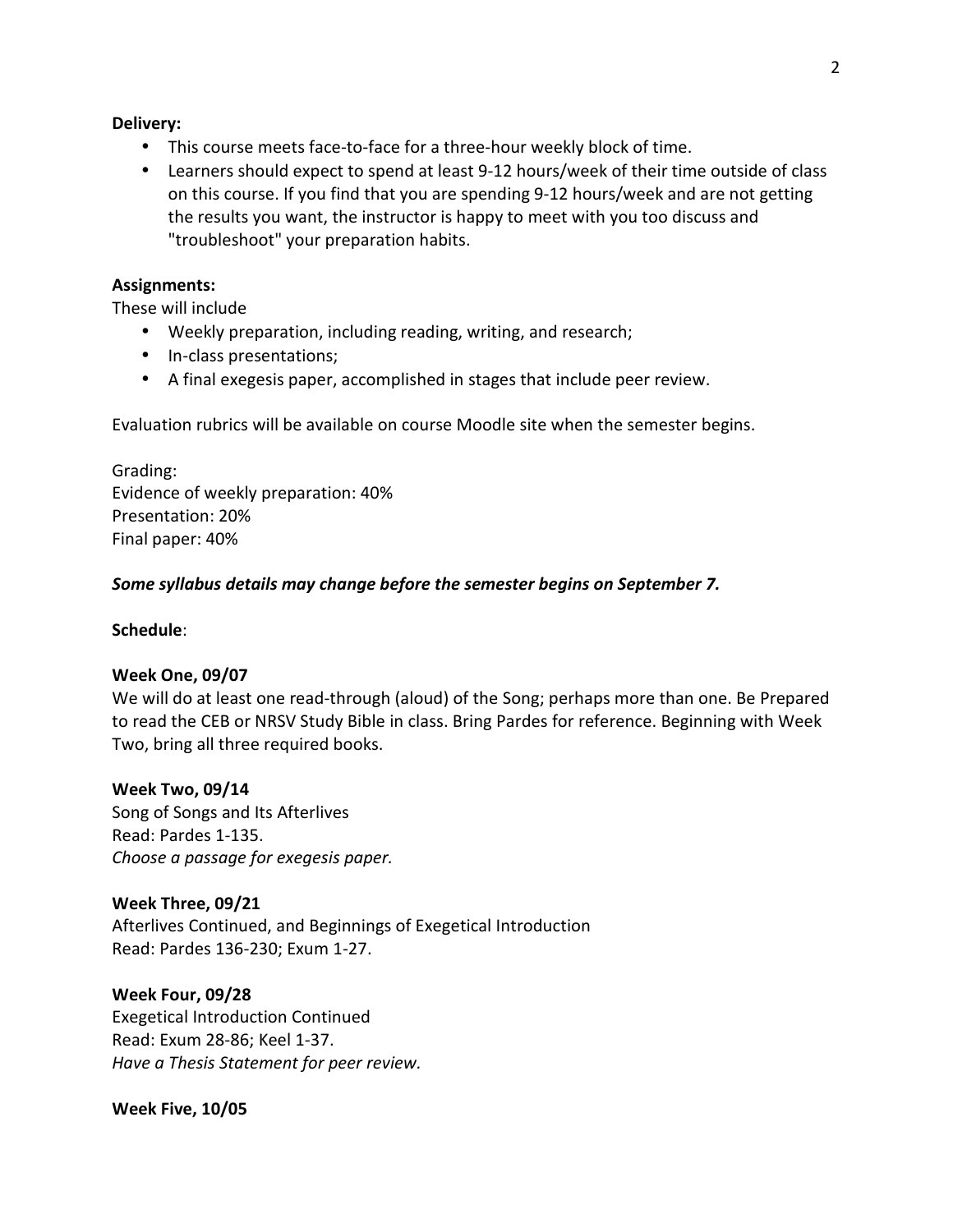Song 1:1–2:7 and Presentations Read: Exum 89-119; Keel 38-94; article(s) TBD

## **Week Six, 10/12**  Song 2:8–3:11 and Presentations Read: Exum 119-151; Keel 95-137; article(s) TBD

### **Week Seven, 10/19**

Song 4:1–5:1 and Presentations Read: Exum 151-183; Keel 138-184; article(s) TBD *Complete Draft of exegesis paper due by class time.*

### **Week Eight, 10/26**

Song 5:2–6:3 and Presentations Read: Exum 183-210; Keel 185-210; article(s) TBD

#### **Week Nine, 11/02**

Song 6:4–7:13 and Presentations Read: Exum 210-242; Keel 211-255; article(s) TBD *Peer Reviews due by class time.*

#### **Week Ten, 11/09**

Song 8:1-14 and Presentations Read: Exum 242-263; Keel 256-285; article(s) TBD

### **Week Eleven, 11/16**

Song Topics TBD (and Presentations?) Read:

### *Thanksgiving Break*

## **Week Twelve, 11/30**

Song Topics TBD (and Presentations?) Read: Final Paper due by class time.

**Week Thirteen, 12/07**  Song Topics TBD (and Presentations?) Read: